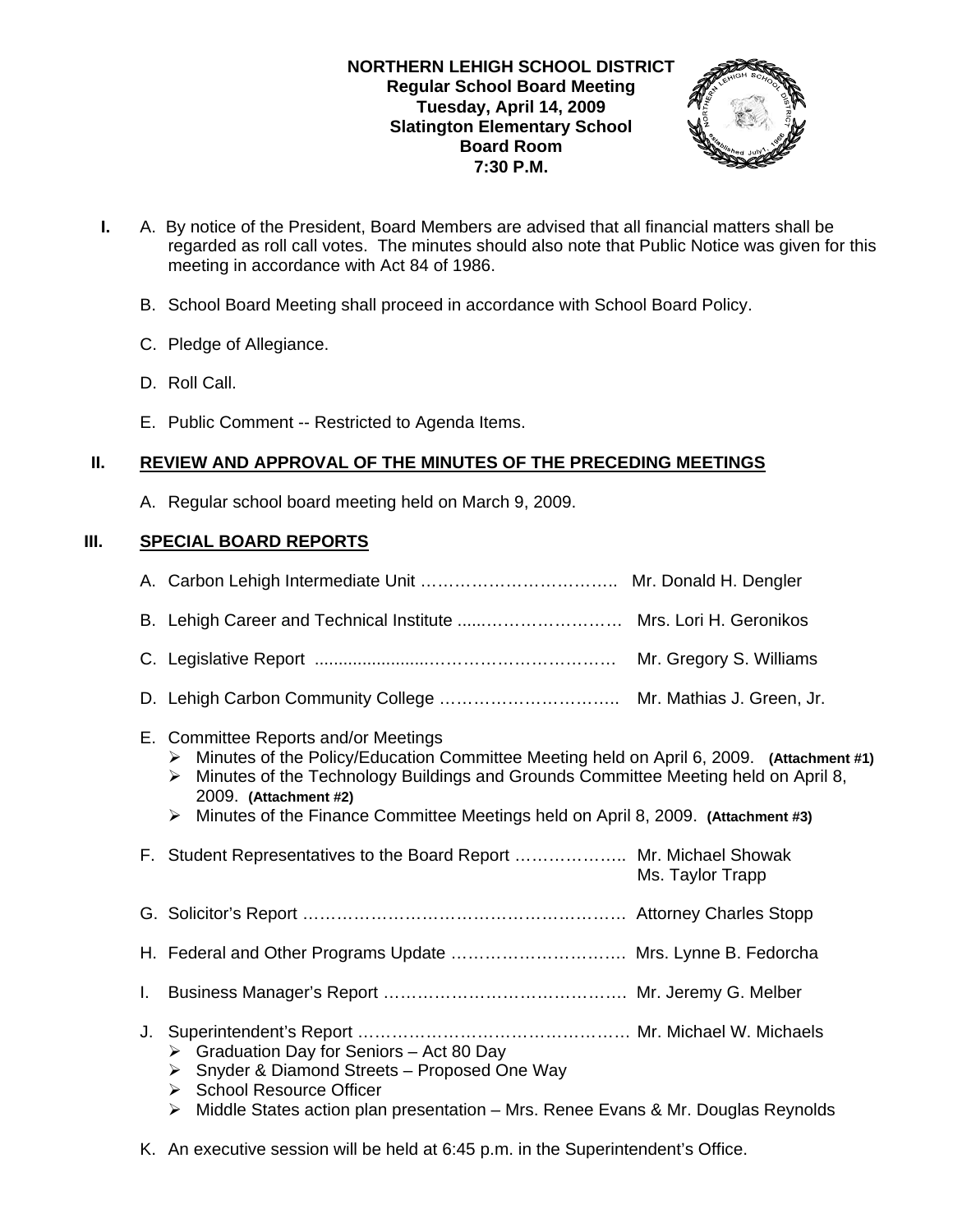| IV. |    | PERSONNEL                                                                                                           |                                                                                                                                                           |
|-----|----|---------------------------------------------------------------------------------------------------------------------|-----------------------------------------------------------------------------------------------------------------------------------------------------------|
|     |    | A. Appointment                                                                                                      |                                                                                                                                                           |
|     | 1. | <b>Administrative</b>                                                                                               |                                                                                                                                                           |
|     |    | Eugene Marks<br>Assignment:                                                                                         | School Psychologist, replacing Dawn Wadsworth who                                                                                                         |
|     |    | Salary:                                                                                                             | has resigned<br>\$49,000 prorated/191 Days & additional days at per diem                                                                                  |
|     |    | Effective:                                                                                                          | will be budgeted for summer work<br>Upon Graduation June 2009                                                                                             |
|     | 2. | Non-Instructional                                                                                                   |                                                                                                                                                           |
|     |    | Jennifer Nenscel* **                                                                                                |                                                                                                                                                           |
|     |    | Assignment:                                                                                                         | High School Cook's Helper, replacing Linda Nails who<br>has resigned                                                                                      |
|     |    | Salary:                                                                                                             | \$7.50/Per Hour/5 1/2 Hours Per Day/5 Days Per Week<br>(2005-2009 NL Educational Support Personnel Association Collective<br><b>Bargaining Agreement)</b> |
|     |    | Effective:<br>*60 day Probationary period ending on or about June 12, 2009.<br>**Pending Verification of Clearances | April 14, 2009                                                                                                                                            |

# B. Co-Curricular Appointments 2009-2010

| Carleen Binder         | <b>Elementary Scholastic Scrimmage</b>      | 422.32     |
|------------------------|---------------------------------------------|------------|
| Stephen Hluschak       | Sr. High Winter Intramurals - Weightlifting | \$781.83   |
| Jeremy Battista        | <b>ACE Advisor</b>                          | \$422.32   |
| <b>Richard Oertner</b> | Head Boy's Basketball Coach                 | \$6,674.73 |
| <b>Richard Mantz</b>   | Assistant Boy's Basketball Coach            | \$4,337.92 |
| Dennis Rehrig          | Assistant Boy's Basketball Coach            | \$4,337.92 |
| David Oertner          | <b>Head Girl's Basketball Coach</b>         | \$6,674.73 |
| <b>Scott Gerould</b>   | <b>Assistant Girl's Basketball Coach</b>    | \$4,337.92 |
| <b>Todd Herzog</b>     | <b>Head Wrestling Coach</b>                 | \$6,674.73 |
| Ivan Chleboe           | <b>Assistant Wrestling Coach</b>            | \$4,337.92 |
| <b>Robert Marlatt</b>  | <b>Assistant Wrestling Coach</b>            | \$4,337.92 |
| LeAnn Hoch             | <b>Cheerleading Advisor-Shared Stipend</b>  | \$1,474.86 |
| Kathi Neff             | <b>Cheerleading Advisor-Shared Stipend</b>  | \$1,474.86 |
| <b>Richard Roberts</b> | <b>MS Boy's Basketball</b>                  | \$2,919.93 |
| Jason Reinhard         | MS Girl's Basketball Coach                  | \$4,251.91 |

# C. Co-Curricular Volunteer 2009-2010

| <b>Patrick Wanamaker</b> | Assistant Boy's Basketball Coach   |
|--------------------------|------------------------------------|
| Pete Reese               | Assistant Boy's Basketball Coach   |
| Jeff Miller              | Assistant Boy's Basketball Coach   |
| <b>Brent Herzog</b>      | <b>Assistant Wrestling Coach</b>   |
| Vinny Rufo               | <b>Assistant Wrestling Coach</b>   |
| <b>Terry Bowman</b>      | <b>Assistant Wrestling Coach</b>   |
| <b>Steve Martinez</b>    | <b>Assistant Wrestling Coach</b>   |
| Joe Krempasky            | Assistant MS Boys Basketball Coach |
| Lil Borger               | <b>Assistant Cheering Advisor</b>  |
|                          |                                    |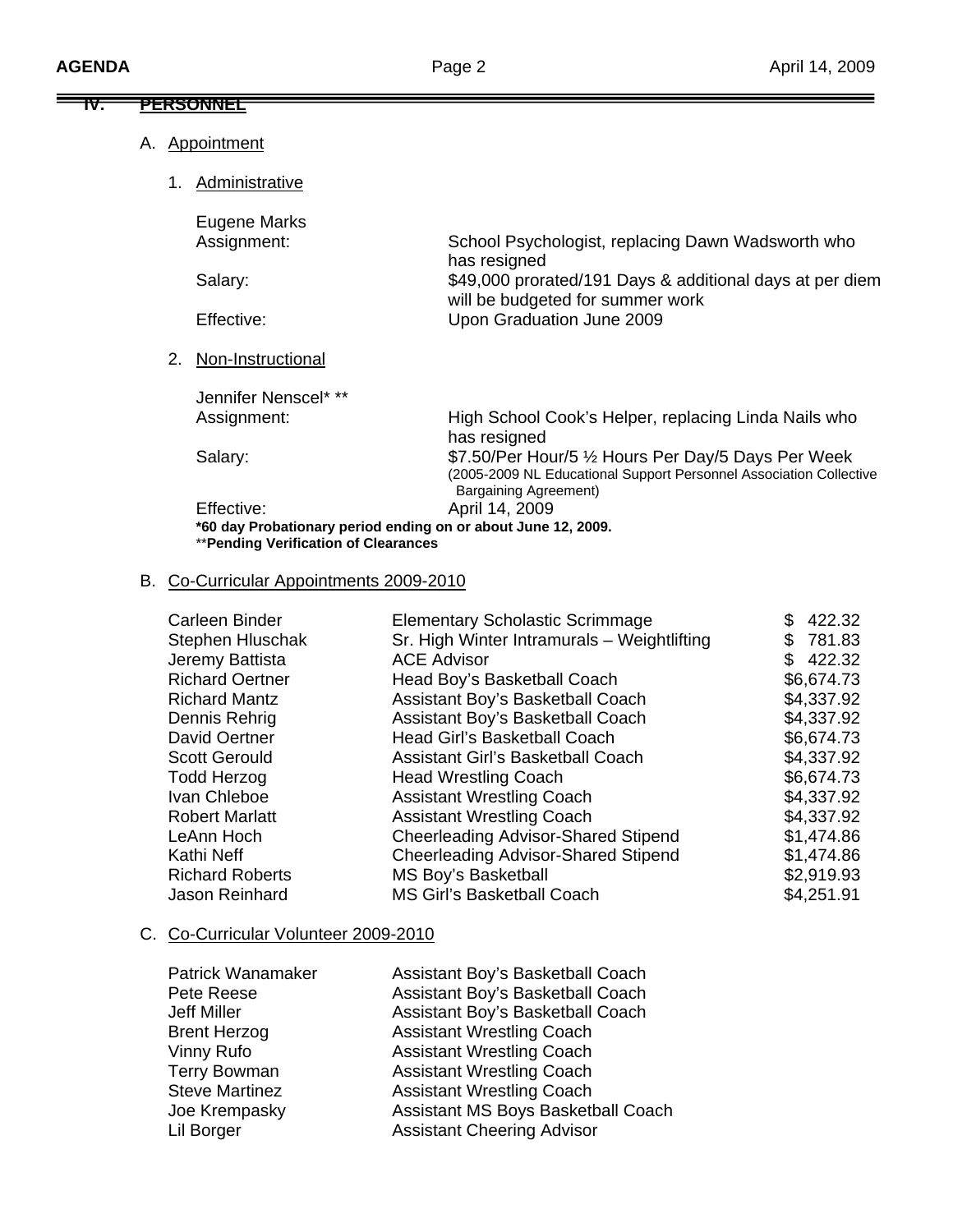#### D. Co-Curricular Appointment 2008-2009

Derek Long **Assistant Track Coach 62,789.69 \$2,789.69** 

### E. Family Medical Leave

 Approve the request of Bonita Haydt, Middle School Head Cook, to take a 12 week family medical leave beginning on April 20, 2009. She will be using her accumulated sick days in conjunction with her family medical leave. She would further request an unpaid leave of absence if she is not released to return to work at the end of her family medical leave.

### F. Unpaid Leave of Absence

Approve the request of Timothy Weaber, Slatington Elementary teacher, to take an unpaid leave of absence on April 29, 2009. He will be using this day in conjunction with 2 personal days on April 27 & 28 to attend a church conference. His request will not be considered a precedent for future requests per correspondence received from the Northern Lehigh Education Association.

### G. Substitute - Instructional

Approve the following substitute teacher for the 2008-2009 school year at the 2008-2009 substitute teacher rates as approved on the Supplementary Personnel Salary Schedule:

Laura Bensinger – Elementary Education

### H. Professional Contracts

 According to Article II – 1108, subsection (b) of the School Code: "a temporary professional employee, initially employed by a school district on or after June 30, 1996, whose work has been certified by the district superintendent to the secretary of the school district, during the last four (4) month of the third year of such service, as being satisfactory, shall thereafter be a "professional employee" within the meaning of this article." Therefore, it is recommended to approve "professional employee" status as per the school code for the following teachers, who have satisfactorily completed three years of service to the Northern Lehigh School District:

Alice Lieberman

## **V. CONFERENCES**

### **VI. POLICY**

- A. Board Policy First Reading
	- 1. Approve school board policy #006 Local Board Procedures Meetings, as presented after first reading. **(Attachment #4)**
	- 2. Approve school board policy #103 Programs Nondiscrimination in School and Classroom Practices, as presented after first reading. **(Attachment #5)**
	- 3. Approve school board policy #217 Pupils Graduation Requirements, as presented after first reading. **(Attachment #6)**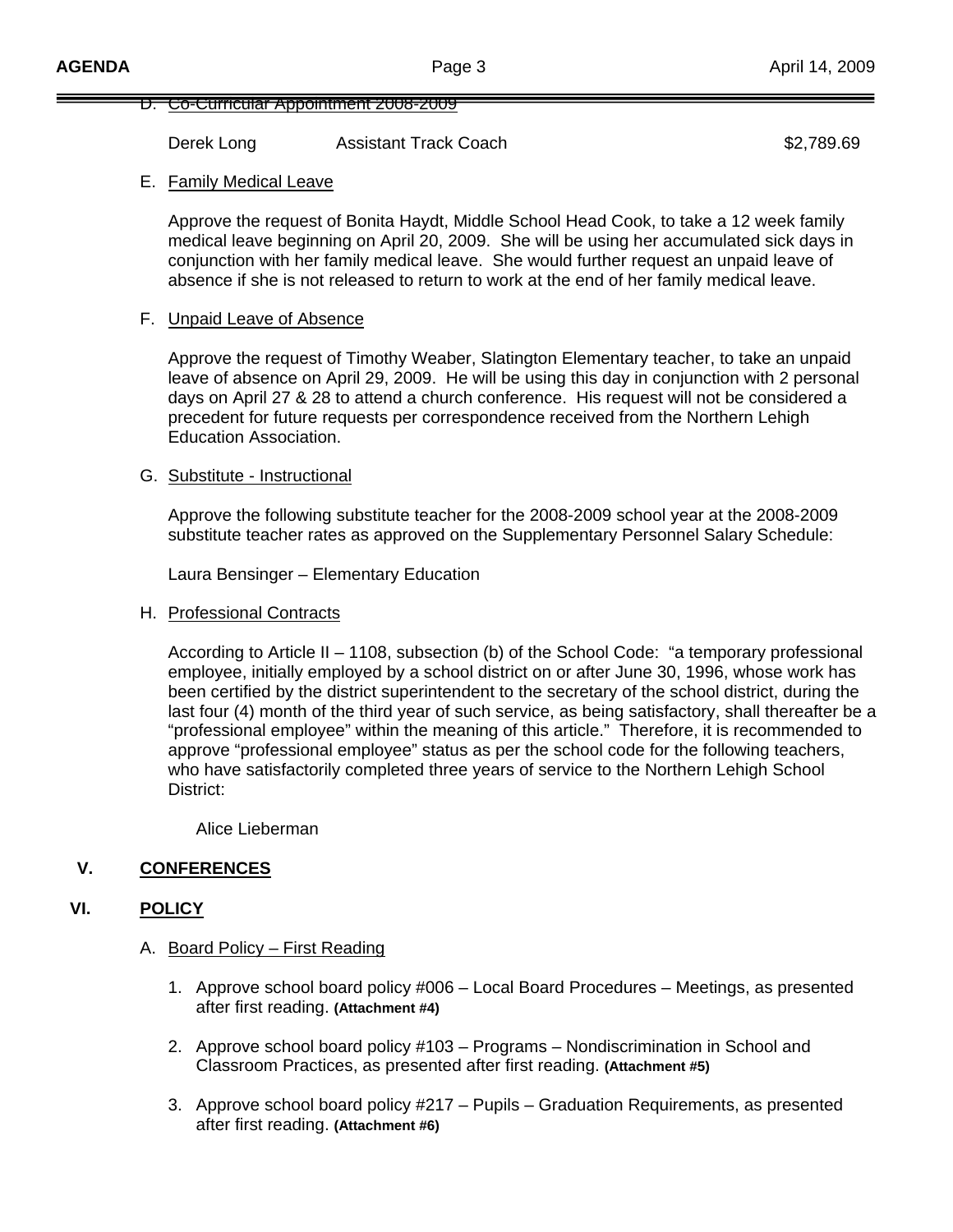- 4. Approve school board policy #314 Administrative Employees Physical Examinations, as presented after first reading. **(Attachment #7)**
- 5. Approve school board policy #414 Professional Employees Physical Examinations, as presented after first reading. **(Attachment #8)**
- 6. Approve school board policy #514 Non-Professional Employees Physical Examinations, as presented after first reading. **(Attachment #9)**
- B. Policy Removal

 Due to legal concerns, PSBA is recommending discontinuing the use of the following list of school board policies:

 #315 – Administrative Employees – Disqualification By Reason of Health #415 – Professional Employees – Disqualification By Reason of Health #515 – Non-Professional Employees – Disqualification By Reason of Health

C. Field Trip

Biology I – High School – The Philadelphia Zoo, Philadelphia, PA – June 2, 2009 – Funded by Students

- D. It is recommended that he Board of Education grant homebound instruction for a 10<sup>th</sup> grade student, Student No. 1012500, for five hours per week, effective March 27, 2009 and continuing for the remainder of the 2008-2009 school year.
- E. **INFORMATION ONLY:** 200-AR and 200-AR-1 have been added to the district administrative regulations manual. **(Attachment #10)**

# **VII. CURRICULUM AND INSTRUCTION**

- A. Approve administration to enter into a partnership agreement with Lehigh Carbon Community College in order to provide our students with greater options to earn concurrent high school/college credit. The term of the Dual Enrollment Partnership Proposal between Northern Lehigh School District and Lehigh Carbon Community College will be from August 15, 2009 – June 30, 2010. **(Attachment #11)**
- B. Approve to authorize proper officials to ratify a contractual agreement between the Northern Lehigh School district and the Carbon Lehigh Intermediate Unit #21 to continue the Driver Education Program in our district at a cost of \$2,150.00 effective July 1, 2009 through June 30, 2010. There is a \$50.00 increase in the cost of the program over last year. **(Attachment #12)**
- C. Approve the purchase of 12 textbooks entitled Music In Theory and Practice Vol. 1 Seventh Edition with Anthology CD by Bruce Benward and Marilyn Saker to replace Elementary Harmony Theory and Practice by Robert Ottman. The current textbooks are in poor condition and were used for Music Theory II class. The replacement textbook will be used with Music Theory I and Music Theory II students. The cost of the books through SRA/McGraw Hill is \$74.06 plus \$6.67 shipping and handling. The total cost of the books is \$968.70 from the Curriculum and Instruction budget.

# **VIII. OLD BUSINESS**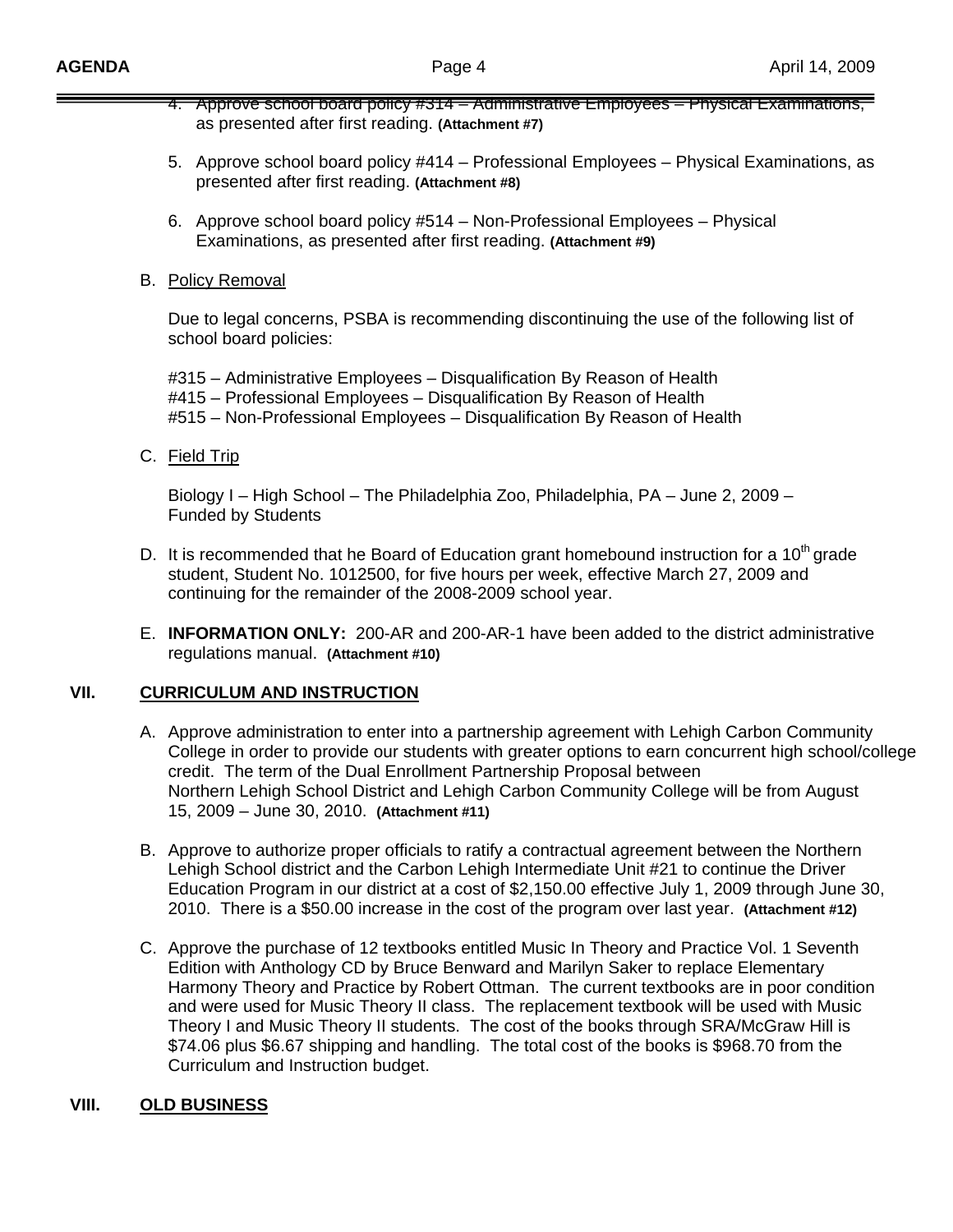### **IX. NEW BUSINESS**

- A. Authorize Slatington Borough to apply for a grant on behalf of Northern Lehigh School District and Slatington Borough for a School Resource Officer. The Resource Officer will be utilized at the high school during the school year and assist the Slatington Borough Police when school is not in session. The grant is a four year grant with the grant paying the salary for the Resource Officer for the first three years. Year four, the salary will be paid for by both the Northern Lehigh School District and Slatington Borough.
- B. Allow administration to apply for an Act 80 day on May 22, 2009 for professional development for the  $12<sup>th</sup>$  grade educational staff members.

### **X. FINANCIAL**

- A. Approve the Following List of Bills:
	- 1. General Fund month of March
	- 2. Athletic Fund month of March
	- 3. Cafeteria Fund month of March
- B. Approve the Following Financial Reports:
	- 1. General Fund months of March
	- 2. NLMS Student Activities Account month of March
	- 3. NLHS Scholarship Account for the month of February
- C. Approve abatement/exoneration requests of per capita taxes, for the residents that fall within the guidelines, as presented. **(Attachment #13)**
- D. Approve to designate Fund Balance ending June 30, 2008 as follows:
	- 1. Unreserved, Designated For:

|         | a. Long Range Maintenance     | \$2,200,000.00 |
|---------|-------------------------------|----------------|
| b.      | <b>Replacement Equipment</b>  | 740,747.00     |
| $C_{1}$ | Technology                    | 740,747.00     |
| d.      | ERIP                          | 159,275.00     |
|         | e. Health Insurance Premiums  | 450,000.00     |
| f.      | <b>PSERS</b> Increase         | 500,000.00     |
| q.      | <b>Agriculture Fair</b>       | 1,246.62<br>\$ |
|         | h. Electricity Rate Increase  | 250,000.00     |
| i.      | <b>Architectural Services</b> | 100,000.00     |
|         |                               |                |
|         | 2. Unreserved, Undesignated   | \$1,011,709.66 |
|         |                               |                |

- E. Approve the Supplemental Personnel Salary Schedule for the 2009-2010 school year as presented. **(Attachment #14)**
- F. Authorize administration to enter into an agreement with Office Service Company for the replacement of cabinetry in the High School Family and Consumer Science Rooms. Total cost for this state bid project is \$55,118.46 and will be paid for from Unreserved Designated Fund Balance Long Range Maintenance. **(Attachment #15)**
- G. Authorize administration to enter into an agreement with Spectra Flooring for the replacement of carpet in nine (9) Peters Elementary classrooms. Total cost for this state bid project is \$25,089.00 and will be paid for from Unreserved Designated Fund Balance Long Range Maintenance. **(Attachment #16)**